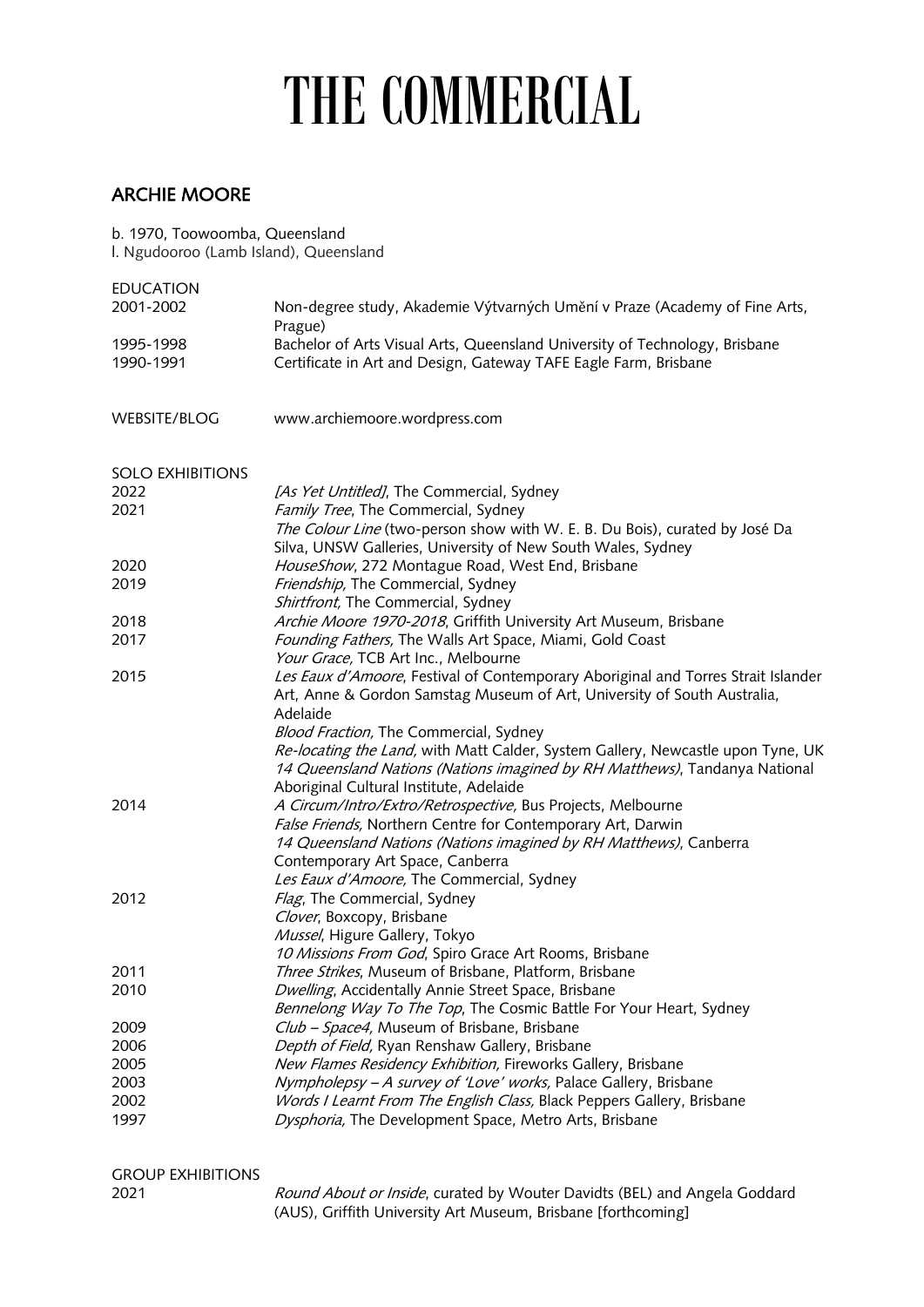|      | All my friends are (leaving) returning to Brisbane, curated by Isabella Baker, Outer                |
|------|-----------------------------------------------------------------------------------------------------|
|      | Space, Brisbane                                                                                     |
| 2020 | The Motorcycle: Design, Art, Desire, Queensland Art Gallery   Gallery of Modern                     |
|      | Art, Brisbane                                                                                       |
|      | Next, The Commercial, Sydney                                                                        |
|      | 20:20, Murray Art Museum Albury, Albury                                                             |
| 2019 | AUSTRALIA. ANTIPODEAN STORIES, curated by Eugenio Viola, Padigione d'Arte                           |
|      | Contemporanea, Milan, Italy                                                                         |
|      | Portico, Conners Conners, Melbourne                                                                 |
|      | 15 Artists, Redcliffe Art Gallery, Redcliffe                                                        |
|      | Certain realities, Murray Art Museum Albury, Albury                                                 |
|      |                                                                                                     |
|      | On Vulnerability and Doubt, curated by Max Delany, Australian Centre of                             |
|      | Contemporary Art, Melbourne                                                                         |
|      | Defying Empire: 3rd National Indigenous Art Triennial, Mildura Arts Centre,                         |
|      | Mildura                                                                                             |
|      | The Commercial - Archie Moore, Stephen Ralph, Amanda Williams, Sydney                               |
|      | Contemporary, Carriageworks (Stand F06), Sydney                                                     |
|      | Just Not Australian, Artspace, Sydney and regional tour                                             |
| 2018 | Ex-Embassy, the former Australian Embassy to the German Democratic Republic,                        |
|      | Project Space Festival, Berlin                                                                      |
|      | Unsettlement, curated by Charlotte Day, Shelley McSpedden, Elise Routledge,                         |
|      | Monash University Museum of Art, Melbourne                                                          |
| 2017 | Boundless Volumes, curated by Justine van Mourik and Aimee Frodsham, Presiding                      |
|      | Officers' Exhibition Area, Parliament House, Canberra                                               |
|      | Tarnanthi: Festival of Contemporary Aboriginal and Torres Strait Islander Art,                      |
|      | Fontanelle Gallery, Adelaide                                                                        |
|      | Defying Empire: 3rd National Indigenous Art Triennial, National Gallery of                          |
|      | Australia, Canberra                                                                                 |
|      | Skin Thing, Bundoora Homestead Art Centre, Bundoora                                                 |
|      | Yeladu! Kamilaroi Art Today, Moree Plains Gallery, Moree                                            |
|      | Material Politics, Institute of Modern Art, Brisbane                                                |
|      | The National: New Australian Art, co-hosted by the Art Gallery of New South                         |
|      | Wales, Carriageworks and the Museum of Contemporary Art Australia, Sydney                           |
|      | Material Politics, Institute of Modern Art, Brisbane                                                |
| 2016 | Contour 556, Harris and Hobbs Public Projects, foreshore of Lake Burley Griffin,                    |
|      | Canberra                                                                                            |
|      | Sixth Sense, curated by Djon Mundine OAM, NAS Gallery, National Art School,                         |
|      | Sydney                                                                                              |
|      | Beyond the Tower: UQ Art Museum - 40 Years and Counting, curated by                                 |
|      | Campbell Gray and Samantha Littley, UQ Art Museum, The University of                                |
|      | Queensland, Brisbane                                                                                |
|      | 20 <sup>th</sup> Biennale of Sydney: The Future is already here - it's just not evenly distributed, |
|      | curated by Stephanie Rosenthal, various locations, Sydney                                           |
|      | Mnemonic Mirror, curated by Gary Carsley and Kylie Banyard, UTS Gallery, Sydney                     |
|      | and Griffith University Art Gallery, Brisbane                                                       |
|      | Maiwar 2016, Eagle Lane, Brisbane City Council, Brisbane                                            |
| 2015 | John Fries Art Award 2015, UNSW Galleries, University of New South Wales,                           |
|      | Sydney                                                                                              |
|      | Buruwi Burra (Three Skies), with Paddy Sims Japaljarri and Michael Riley, The                       |
|      | Commercial, Sydney                                                                                  |
|      | Western Australian Indigenous Art Award, The Art Gallery of Western Australia,                      |
|      | Perth                                                                                               |
|      | Redlands Konica Minolta Art Prize, curated by Tim Johnson, NAS Gallery, National                    |
|      | Art School, Sydney                                                                                  |
| 2014 | TEXit, Institute of Contemporary Art Newtown, Sydney                                                |
|      | The Subtropic Complex, curated by Tess Maunder, Art on James Street for Resort                      |
|      | in collaboration with the Institute of Modern Art, Brisbane                                         |
|      | Courting Blakness: Recalibrating knowledge in the Sandstone University, curated                     |
|      | by Fiona Foley The University of Queensland, Brisbane                                               |
|      | Closing Party, Ryan Renshaw Gallery, Brisbane                                                       |
|      | SOUTH - Contemporary Art from Australia, Mexico, South Africa, curated by                           |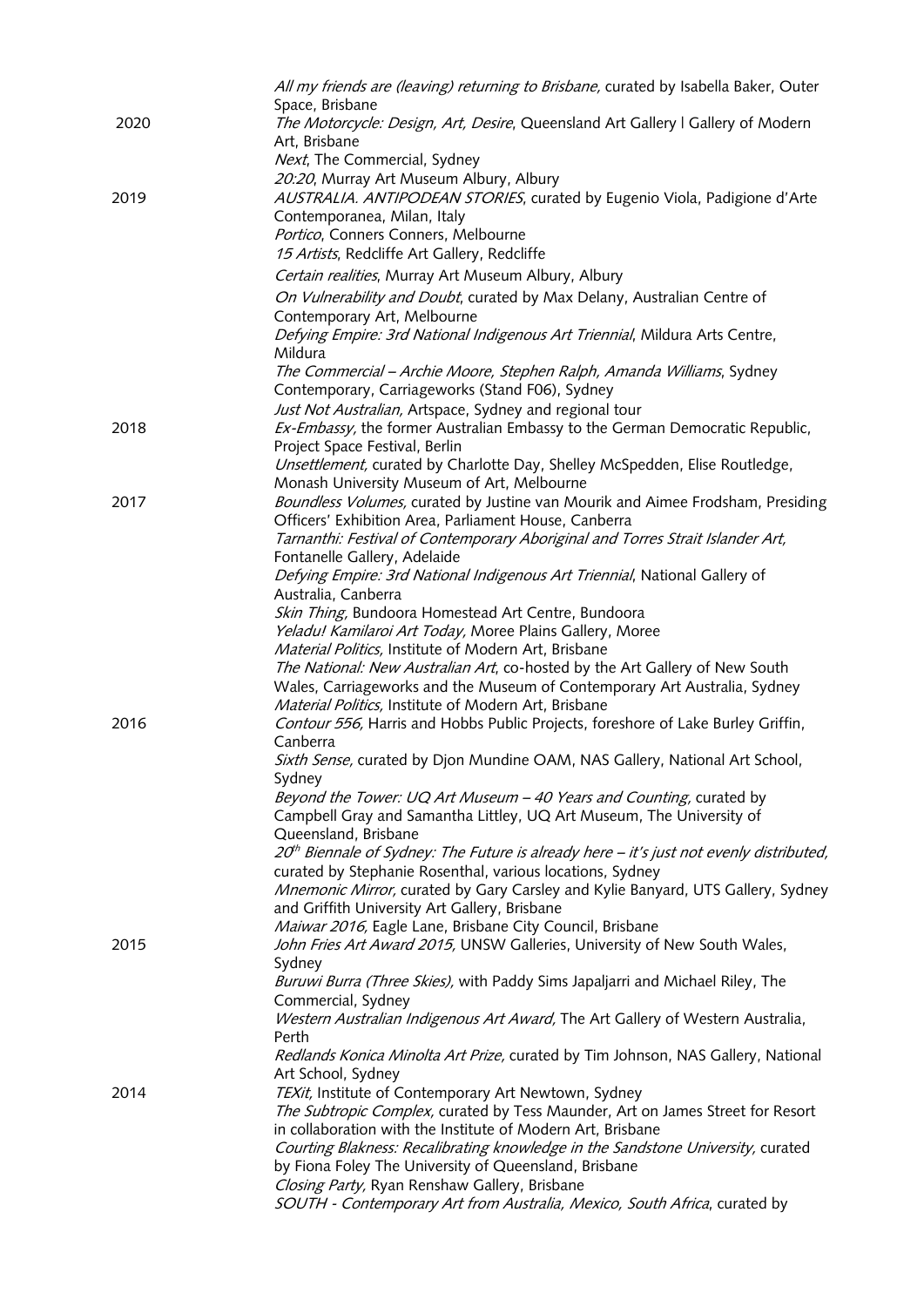| 2007 | Arts, Paris<br>Funeral Songs, Curated by Daniel Mudie Cunningham, MOP, Sydney<br>Greatest Hits/Previously Unreleased Tracks, Umbrella Studios, Townsville and                                                                                                                                                                                                                                                         |
|------|-----------------------------------------------------------------------------------------------------------------------------------------------------------------------------------------------------------------------------------------------------------------------------------------------------------------------------------------------------------------------------------------------------------------------|
|      | Xstrata Coal Emerging Indigenous Art Award, Gallery of Modern Art, Brisbane<br>Pap Spears, 19 Karen, Gold Coast<br>One-Metre Eye Height, USQ Arts Gallery, Toowoomba<br>Greatest Hits/Previously Unreleased Tracks, University of Sydney Gallery, Sydney<br>Biennale of Sydney Online Venue<br>L'Aboriginal Festival Avignon, Avignon<br>The Revenge of Genres - Contemporary Australian Art, Cité Internationale des |
| 2008 | 25th Telstra National Aboriginal and Torres Strait Islander Award Exhibition,<br>Museum and Art Gallery of the Northern Territory, Darwin<br>les autres / the others, Tjibaou Cultural Centre, Nouméa                                                                                                                                                                                                                 |
|      | Museum of Contemporary Art, Sydney<br>Breaking Boundaries: Contemporary Indigenous Australian art from the Collection,<br>Gallery of Modern Art, Brisbane<br>Recycled Library: Altered books, Artspace Mackay, Mackay<br>23 Degrees, Woolloongabba Art Gallery, Brisbane<br>Colliding Islands, CAST Gallery, Hobart                                                                                                   |
| 2009 | Queensland Art, Pestorius Sweeney House, Brisbane<br>Sculpture + Works on Paper, FireWorks Gallery, Brisbane<br>Reality Check - Watching Sylvania Waters, curated by Daniel Mudie Cunningham,<br>Hazlehurst Gallery, Sydney<br>Making it New: Focus on Australian Contemporary Art, curated by Glenn Barkley,                                                                                                         |
|      | Last Words, 4A Centre for Contemporary Asian Art, Sydney<br>Recycled Library: Altered books, Grafton Regional Gallery, Mornington Peninsula<br>Regional Gallery, Western Plains Cultural Centre,<br>Country Arts SA (3 venues)                                                                                                                                                                                        |
| 2010 | TPH, various locations throughout Eastern Europe<br>Grave But Not Serious, Pestorius Sweeney House, Brisbane<br>Recycled Library: Altered books, Wagga Wagga Art Gallery, Bathurst Art Gallery,<br>Noosa Regional Gallery, Hervey Bay Regional Gallery<br>Light From Light, State Library of Queensland and Shanghai Library, Shanghai                                                                                |
| 2011 | The Rest Is Silence, Death Be Kind, Melbourne<br>28th Telstra National Aboriginal & Torres Strait Islander Art Award, Darwin<br>Light From Light, Beijing National Library, Beijing                                                                                                                                                                                                                                   |
|      | Arts Centre, Sydney<br>Contemporary Australian Drawing 2: Drawing as notation, text and discovery,<br>University of the Arts, London<br>Lie Of The Land: New Australian Landscape, Australian Embassy, Washington D.C.                                                                                                                                                                                                |
|      | Melbourne<br>ONE/THREE - Agatha Gothe-Snape, Andrew Liversidge, Archie Moore, Robert<br>Pulie, curated by Amanda Rowell, The Commercial, Sydney<br>Transmission, curated by Carrie Miller and Dr Matthew Hindson, Campbelltown                                                                                                                                                                                        |
| 2012 | Queensland Art Galleryl Galley of Modern Art, Brisbane<br>30th Telstra National Aboriginal & Torres Strait Islander Art Award, Museum and<br>Art Gallery of the Northern Territory<br>Ex Post Triennial, Queensland University of Technology Art Museum, Brisbane<br><i>Experimenta – Speak to me, <math>5th</math> International Biennale of Media Art, RMIT Gallery,</i>                                            |
| 2013 | OUI we, The Commercial, Sydney<br>National Artists' Self Portrait Prize, University of Queensland Art Museum Brisbane<br>My Country, I Still Call Australia Home: Contemporary Art from Black Australia,                                                                                                                                                                                                              |
|      | Queensland Art Gallery   Gallery of Modern Art, Brisbane and Auckland Art Gallery<br>(2013 & 2014); Mémoires Vives: Une Histoire de l'Art Aborigène, Le musée<br>d'Aquitaine, Bordeaux (2013-2014)<br>Sliding Door, curated by Brooke Ferguson, Boxcopy, Brisbane                                                                                                                                                     |
|      | The Commercial, Melbourne Art Fair, Royal Exhibition Centre, Melbourne<br>Melbourne Art Fair Video Program, curated by Simone Hine and Kyle Weise, Royal<br>Exhibition Building and Federation Square, Melbourne<br>My Country, I Still Call Australia Home: Contemporary Art from Black Australia,                                                                                                                   |
|      | David Corbet, Hazlehurst Regional Gallery & Arts Centre, Sydney                                                                                                                                                                                                                                                                                                                                                       |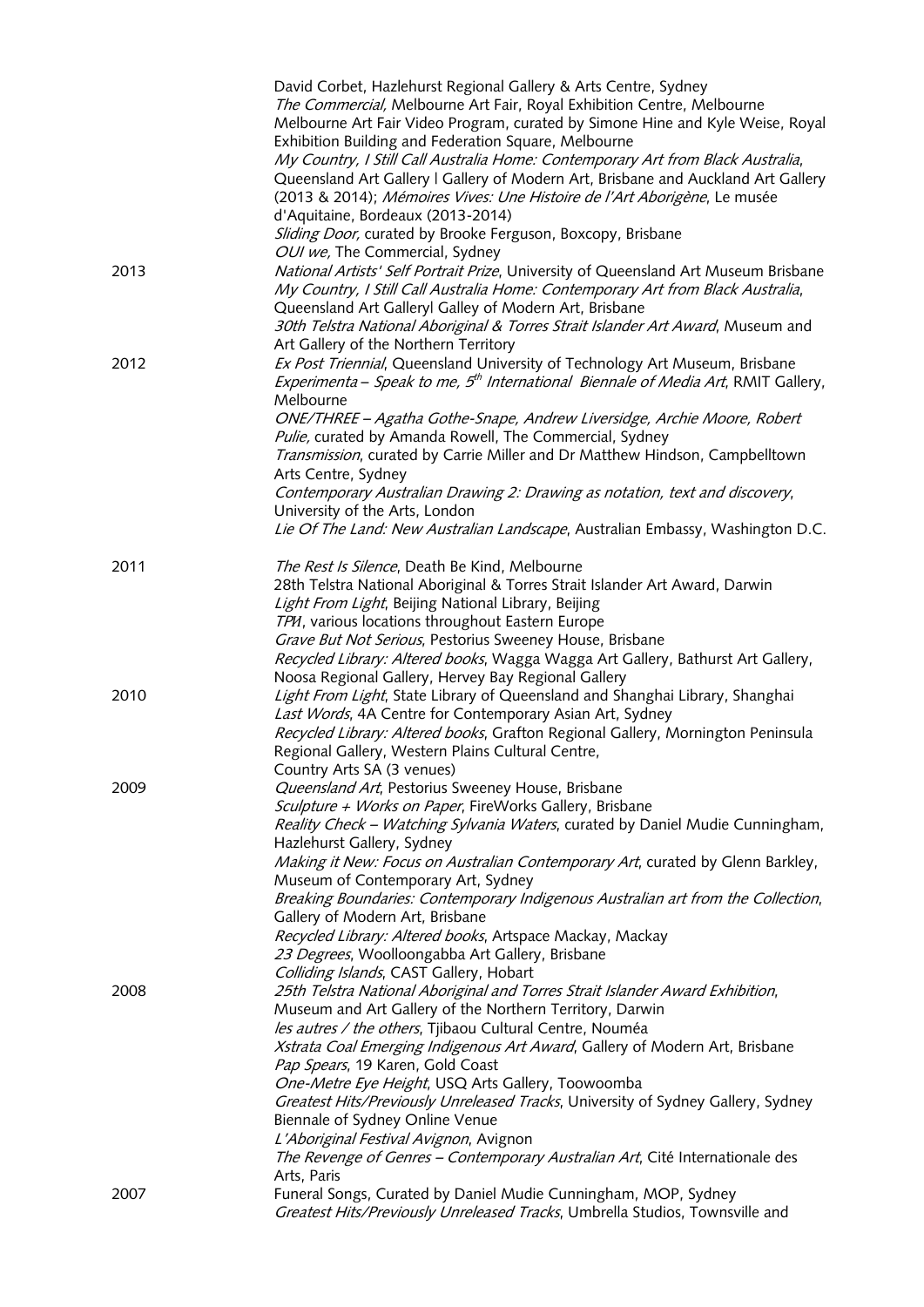|                              | Institute of Modern Art, Brisbane                                                           |
|------------------------------|---------------------------------------------------------------------------------------------|
|                              | The Revenge of Genres - Contemporary Australian Art, Les Brasseurs, Liège                   |
|                              | Where Whispers Walk (working title), with Dennis Kratz, State Library of                    |
|                              | Queensland, Brisbane                                                                        |
|                              | Topsy, Metro Arts, Brisbane                                                                 |
| 2006                         | Turrbal-Jagera, University of Queensland, Brisbane                                          |
|                              | The Other APT, RawSpace Galleries, Brisbane                                                 |
|                              | 23rd Telstra National Aboriginal and Torres Strait Islander Award, Darwin                   |
|                              | Two Way: artists and mentors, Fire-Works Gallery, Brisbane                                  |
| 2005                         | Top Ten, Gadens Lawyers, Brisbane                                                           |
|                              | 22nd Telstra National Aboriginal and Torres Strait Islander Award, Darwin                   |
|                              | Con:text, Metro Arts, Brisbane                                                              |
|                              | Crossings: A Gathering of Artists, SomArts Gallery, San Francisco Bayenalle, San            |
|                              | Francisco                                                                                   |
|                              | Still Moving, Colourised Festival, Queensland University of Technology Art                  |
|                              | Museum, Brisbane                                                                            |
|                              |                                                                                             |
|                              | Dark and Light, Fire-Works Gallery, Brisbane                                                |
|                              | CALD, State Library of Queensland, Brisbane                                                 |
| 2004                         | Predominantly White, Fire-Works Gallery, Brisbane                                           |
| 2003                         | Prospect Portrait Prize Exhibition, Prospect Gallery, Prospect                              |
|                              | One Square Mile, Museum Of Brisbane, Brisbane                                               |
|                              | Where Is It?, Black Peppers Gallery, Brisbane                                               |
|                              | People, Fire-Works Gallery, Brisbane                                                        |
|                              | Prime ("Chalk It Out"), Queensland Art Gallery, Brisbane                                    |
|                              | Invitational 1+1, Studio 11, Brisbane                                                       |
|                              | Being Black, Black Peppers Gallery, Brisbane                                                |
| 2002                         | Urban Blackness, Noosa Regional Gallery, Noosa                                              |
|                              | Six Shades Of Black, Fire-works Gallery, Newstead                                           |
| 2001                         | Real World Art: Art By QUT Alumni, QUT Art Museum, Gardens Point, Brisbane                  |
| 1999                         | Eclectica, Avant Gallery, Brisbane                                                          |
|                              | Stage X ("Vent"), King George Square, Brisbane                                              |
| 1998                         | Hatched: Healthway National Graduate Show, Perth Institute of Contemporary                  |
|                              | Arts, Perth                                                                                 |
|                              | Eddie Hopkins Memorial Drawing Competition Exhibition, Queensland College of                |
|                              | Art, Brisbane                                                                               |
| 1997                         | 40°, H-Block Gallery, Brisbane                                                              |
|                              | Oui Avant Garde Á Clue, (with Geoffrey Vagg), Palace Gallery, Brisbane                      |
|                              |                                                                                             |
| 1996                         | End Of Year Clearance, Institute of Modern Art, Brisbane                                    |
|                              | All Stock Must Go, Campfire Group, Queensland Art Gallery                                   |
| 1995                         | Show, H Block Gallery, Queensland University of Technology, Brisbane                        |
|                              | Boo-Meringue, Fireworks Gallery, Brisbane                                                   |
| 1994                         | Open House, Palace Gallery, Brisbane                                                        |
|                              |                                                                                             |
| PUBLIC COMMISSIONS           |                                                                                             |
| 2018                         | United Neytions, Sydney International Airport, Sydney                                       |
| 2006-2007                    | Southbank Education and Training Precinct Integrated Artwork Program - Cox                  |
|                              | Rayner and John Holland, Brisbane                                                           |
|                              |                                                                                             |
| GRANTS, AWARDS, SCHOLARSHIPS |                                                                                             |
| 2013                         | National Artists' Self Portrait Prize, University of Queensland Art Museum Brisbane         |
|                              | (finalist)                                                                                  |
|                              | 30 <sup>th</sup> Telstra National Aboriginal and Torres Strait Islander Award (shortlisted) |
| 2011                         | 28 <sup>th</sup> Telstra National Aboriginal and Torres Strait Islander Award (shortlisted) |
| 2010                         | Winner of Woollahra Small Sculpture Prize                                                   |
| 2008                         | 25th Telstra National Aboriginal and Torres Strait Islander Award- (shortlisted)            |
|                              |                                                                                             |
| 2007                         | 24th Telstra National Aboriginal and Torres Strait Islander Award- (shortlisted)            |
| 2006                         | 23rd Telstra National Aboriginal and Torres Strait Islander Award- (shortlisted)            |
| 2005                         | 22nd Telstra National Aboriginal and Torres Strait Islander Award - (shortlisted)           |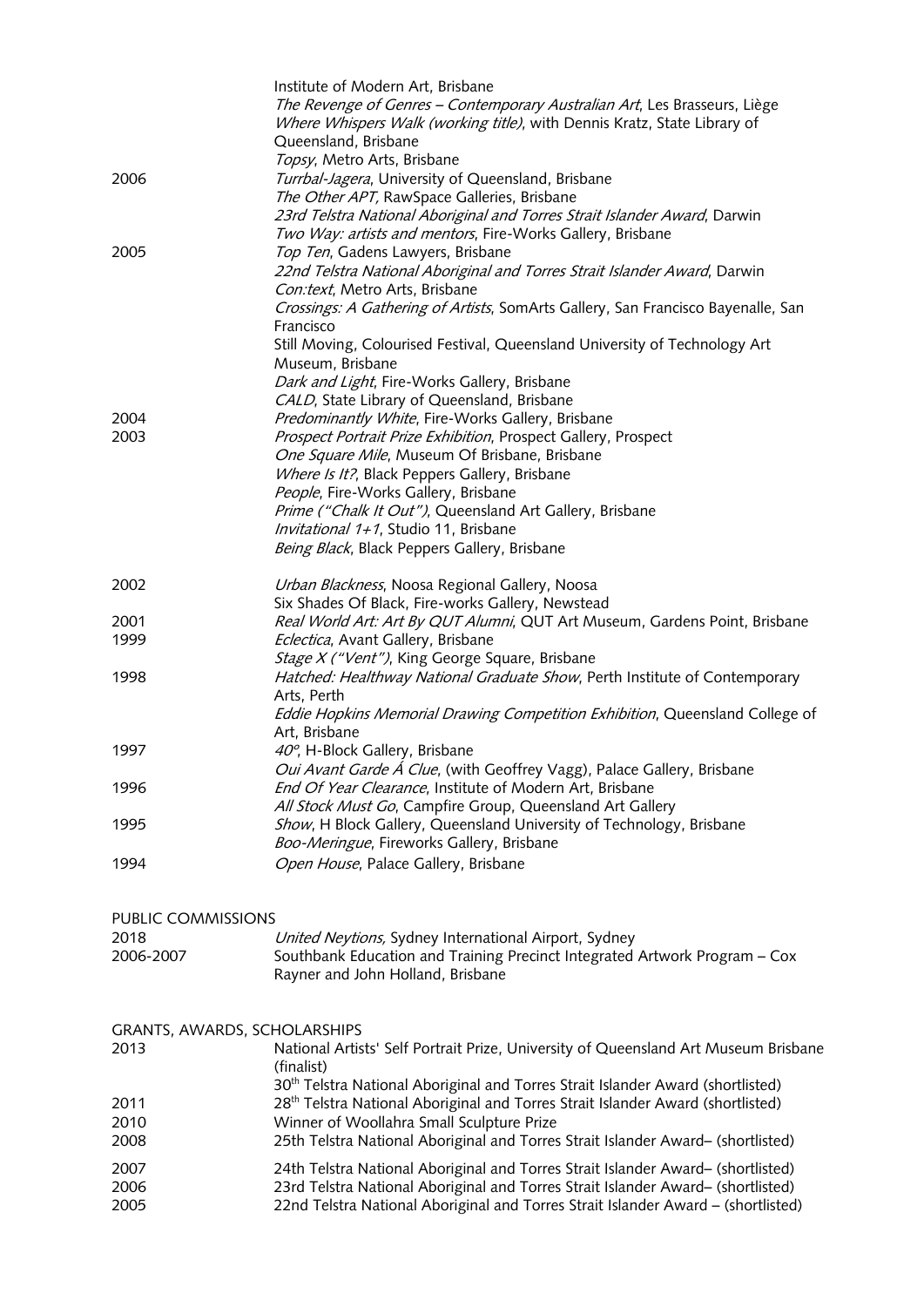| 2004<br>2001          | People's Choice Award - Prospect Portrait Prize, Prospect Gallery, Prospect<br>The Millennial Anne & Gordon Samstag International Visual Arts Scholarship                                                                                                      |
|-----------------------|----------------------------------------------------------------------------------------------------------------------------------------------------------------------------------------------------------------------------------------------------------------|
|                       |                                                                                                                                                                                                                                                                |
| <b>MUSIC</b>          |                                                                                                                                                                                                                                                                |
| 2011 - present        | Σgg√eln, collaboration with David M Thomas                                                                                                                                                                                                                     |
|                       |                                                                                                                                                                                                                                                                |
| SELECTED BIBLIOGRAPHY |                                                                                                                                                                                                                                                                |
| 2021                  | Toni Ross, 'Archie Moore: UNSW Galleries', Artforum, vol. 59, no. 9, May 2021<br>Judith Blackall, 'Archie Moore - Family Tree', Art Collector, no. 96, April-June<br>2021, pp.114-115                                                                          |
|                       | Djon Mundine OAM, 'The Colour Line: Archie Moore & W. E. B. Du Bois', di'van/<br>A Journal of Accounts, no.10, pp. 82-93                                                                                                                                       |
| 2020                  | Carly Lane, 'The wrong side of colonisation / The right side of now', Becoming<br>Our Future: Global Indigenous Curatorial Practice, eds., Julie Nagam, Carly Lane,<br>and Megan Tamati-Quennell, Art Gallery of South Australia, Adelaide, 2020,<br>pp.65-87. |
| 2018                  | Emily Wakeling, 'Archie Moore - Griffith University Art Museum', Artforum, March<br>2018                                                                                                                                                                       |
|                       | Wes Hill, 'Archie Moore's Conflicting Energies', Frieze, 12 April 2018<br>Djon Mundine OAM, 'Archie Moore: 1970 - 2018', Artlink, Issue 38:2, June 2018,<br>pp.82-87                                                                                           |
|                       | Archie Moore, 'Daze of our lives', Artlink, Issue 38:2, June, 2018, pp.66-69<br>Archie Moore,' Welcome', Archie Moore 1970 - 2018, exh. cat., Griffith University<br>Art Museum, pp.8-9                                                                        |
|                       | Angela Goddard, 'Archie Moore: Memory Depictions', Archie Moore 1970 - 2018,<br>exh. cat., Griffith University Art Museum, pp.11-16                                                                                                                            |
|                       | Toni Ross, 'Archie Moore: Dilemmas of Emotional Empathy: Archie Moore's A<br>Home Away From Home (Bennelong/Vera's Hut)', Archie Moore 1970 - 2018,<br>exh. cat., Griffith University Art Museum, pp.22-29                                                     |
|                       | Steven Dow, 'Archie Moore Interview', Archie Moore 1970 - 2018, exh. cat.,<br>Griffith University Art Museum, pp.30-39                                                                                                                                         |
|                       | Larissa Behrendt, Archie Moore: United Neytions, brochure, Sydney Airport and<br>Museum of Contemporary Art Australia, 2018                                                                                                                                    |
| 2017                  | John Maynard, 'Archie Moore', The National: New Australian Art, exh. cat., Art<br>Gallery of New South Wales, Carriageworks, Museum of Contemporary Art<br>Australia, 2017, pp.112-113                                                                         |
|                       | Dee Jefferson, 'Sydney Airport to house 28 First Nations flags as part of a new<br>public art installation', ABC Arts, 19 December 2017                                                                                                                        |
|                       | Chari Larsson, 'Between Nationalism and Globalist: Folds in Contemporary<br>Australian Art at The National: New Australian Art', Broadsheet, vol. 46.2 2017,<br>pp.11-13                                                                                       |
| 2016                  | Jennifer Higgie, '20 <sup>th</sup> Sydney Biennale', Frieze, Issue 180, June-August 2016<br>Jon Bywater, 'The future is already here - it's just not evenly distributed', Art                                                                                  |
|                       | Agenda, 4 April, 2016<br>Julie Ewington, 'Artistic immunity: Julie Ewington on the 20 <sup>th</sup> Biennale of Sydney',<br>The Monthly, May 2016, p.42                                                                                                        |
|                       | Dee Jefferson, 'Biennale of Sydney: The 'in-between' spaces', Time Out Sydney,<br>30 May 2016                                                                                                                                                                  |
|                       | Donald McDonald, 'Culture Buff', The Spectator, 7 May 2016<br>John Daly-Peoples, 'The Sydney Biennale 2016', National Business Review NZ, 8                                                                                                                    |
|                       | April, 2016<br>Tess Maunder, 'A conversation with Archie Moore', Ocula, 1 March, 2016<br>Tess Maunder, "Dwelling' as a political form: Architecture and memory in the<br>practice of Archie Moore', Art Monthly, Issue 295, December 2016, pp.64-69            |
|                       | Steph Harmon, 'The 20 <sup>th</sup> Biennale of Sydney - in pictures', The Guardian, March<br>2016                                                                                                                                                             |
| 2015                  | Jeremy Eccles, 'A Biennale of Ringgitj', Aboriginal Art Directory, March 2016<br>Eve Sullivan, 'Some questions to Stephanie Rosenthal Artistic Director 20 <sup>th</sup> Biennale<br>of Sydney', Artlink, Issue 35:3, September 2015                           |
|                       | Frances Wyld, 'Archie Moore - 14 Queensland Nations: (Nations imagined by RH                                                                                                                                                                                   |